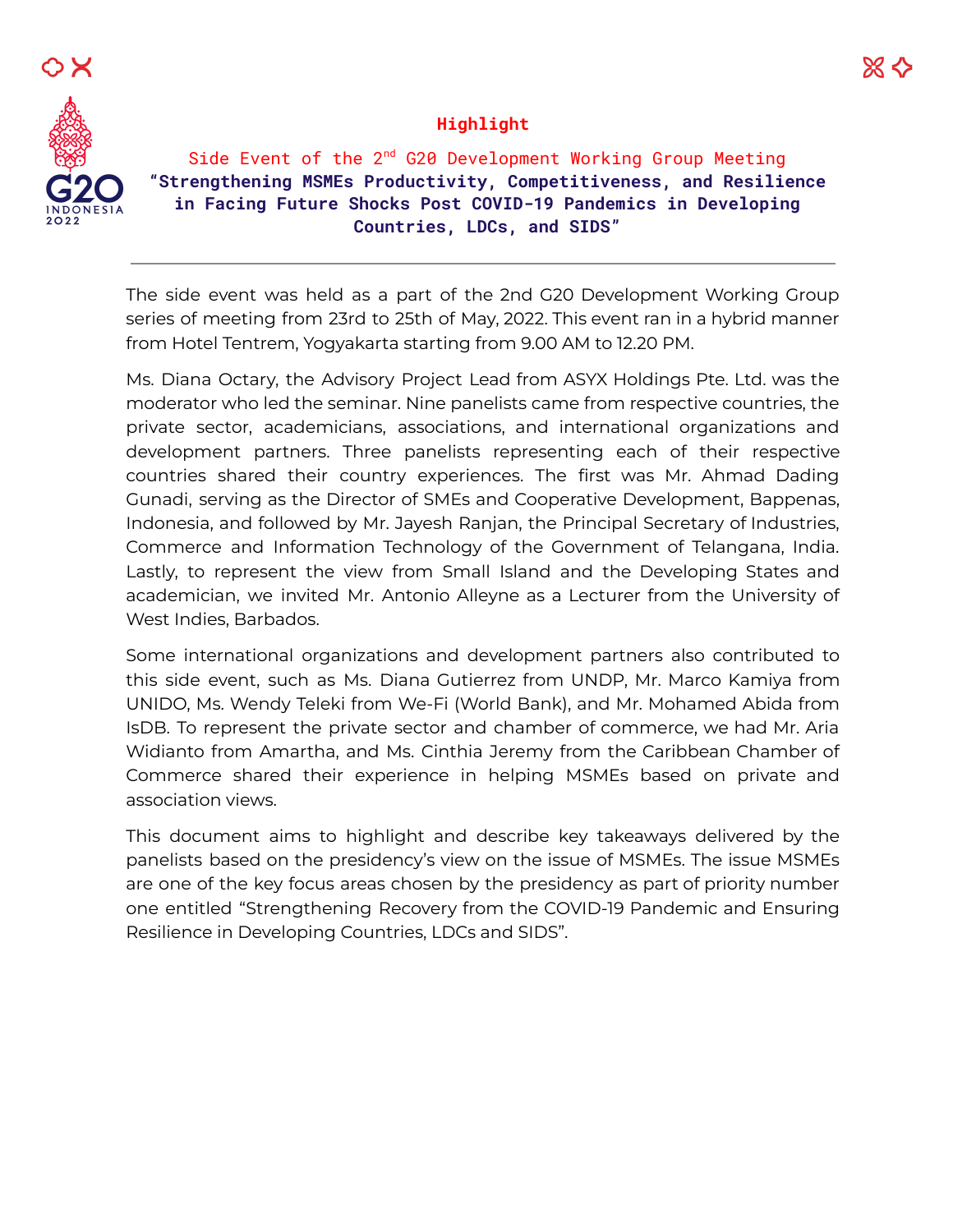# **KEY TAKEAWAYS**

# KEY CONCEPTS

.

- $_{1A}$ 1. MSMEs are the backbone for the growth of the economy both in developed and developing countries. Their contribution is immense to the global economy.
	- 2. COVID-19 pandemic is seen as two sides of the coin, representing challenges and opportunities. COVID-19 is a momentum for the MSMEs to transform their business practices into sustainable business practices, including through digitalization of business operationalization.
	- 3. Inclusive green recovery could be seen as an opportunity to apply more sustainable business practices for MSMEs. This adds the point to their critical role which helps to put attention to its environmental impact on their business practices. This will also lead the MSMEs to adopt sustainable business practices.
	- 4. There is a need for MSMEs to have a business continuity plan from their side to prepare MSMEs for facing both natural and non-natural shocks.
	- 5. An ecosystem approach is needed to strengthen and support MSMEs' productivity and resilience. This approach involved entities from the government and private sectors as a system and needs to support each other to run the business ecosystem well. It offers a wide landscape to provide an enabling environment on policy and program, financing access, technology and innovation, capacity building, and private sector engagement. This ecosystem approach has also shown in the detail of each stakeholder.
	- 6. Digital Transformation should be inclusive and leave no one behind. The innovation that we create must not make a new disparity in society. The needs for digital transformation should also be aligned based on the MSMEs type and condition (targeted policies).
	- 7. A unified database of MSMEs is needed to integrate with industry 4.0 and support the implementation of inclusive and sustainable business practices. It is a must for respective countries to implement this initiation to support the MSMEs business ecosystem

### CHALLENGES FOR MICRO, SMALL, AND MEDIUM ENTERPRISES

- 1. Financing is still one of the main challenges for MSMEs to increase their productivity, competitiveness, and resilience. There is also significant gender inequality in entrepreneurship, whereby, access to finance for women is still uneven, coupled with a struggle with legal constraints. This situation is distressing, as women entrepreneurs are particularly important as they sometimes provide income to their families.
- 2. An unintegrated database between all institutions related to MSMEs (regional and national) is also being seen as a challenge from the supply side to stress the implementation of inclusivity and creating targeted policy toward all types of MSMEs. The unintegrated database could also lead to a lack of coordination among all institutions related to MSMEs.

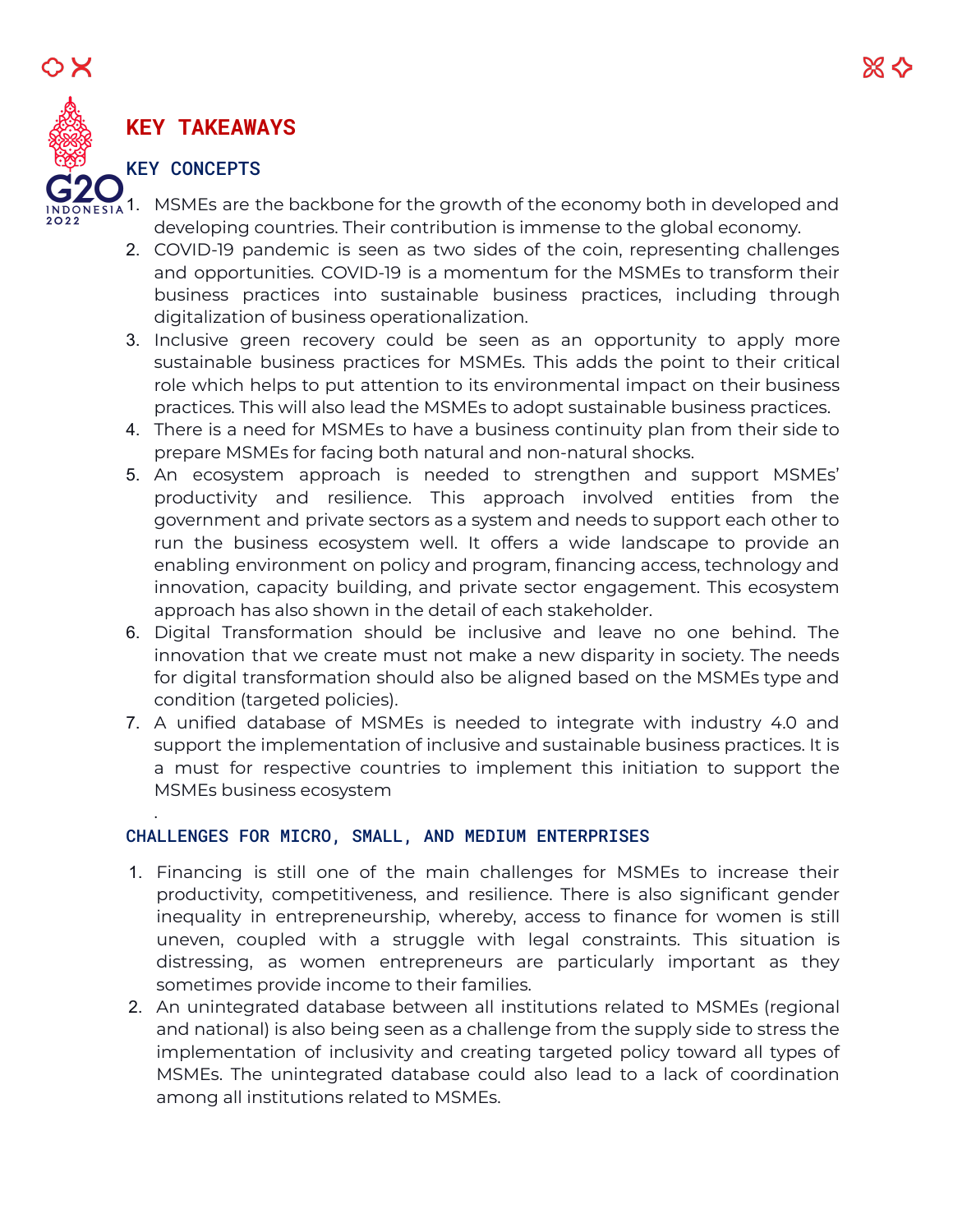O X

3. MSMEs, including the women MSMEs, do not have enough capacity to increase their productivity to compete and participate in the Global Value Chain. This condition will lead their business progress to a stagnant level.



- 4. In processing their business, MSMEs often did not implement a sustainable business process which caused environmental aspects globally due to their existence in every country. MSMEs generate around 60% of pollution in certain economies.
- 5. Fragmented-policy design in supporting the MSMEs is also a challenge in supporting sustainable plans for the MSMEs.
- 6. Many MSMEs do not have business continuity plans and disaster risk management for any shocks.

## OPTIMIZING OPPORTUNITIES

- 1. MSMEs' contributions to the achievement of SDGs are immense and could also be catalyzed by supporting MSMEs in transitioning to a sustainable business practices approach. The green recovery approach is one of the examples to be followed. Due to their large amount of number, by implementing sustainable business practices, MSMEs could contribute to creating 20.5 million jobs and lift out 146 million people from extreme poverty.
- 2. The business ecosystem is one of the key aspects of the MSMEs to become more productive and competitive. The ecosystem approach could lead to the improvement of the business ecosystem that is matched for the MSMEs. Besides, this approach could also be taken as a first step in supporting the improvement of the MSMEs' vulnerability, supporting and engaging MSMEs to have business continuity and disaster risk management, strengthening coordination between all stakeholders, and helping in the development of unified database.

### LESSONS LEARNED FROM THE EVENT

- 1. From the demand side, MSMEs need to have a mindset to develop their business. Business should not be seen as the last resort but as a way to contribute to the growth of national economies. An advanced mindset would accelerate MSMEs' progress in their business.
- 2. The key to supporting the MSMEs to achieve optimum productivity, competitiveness, and resilience is coordination and collaboration among all stakeholders.
- 3. Women MSMEs need more attention to get involved and supported in contributing to the global economy. Investment towards gender equality for the Women MSMEs is needed.
- 4. MSMEs should be encouraged and accompanied to get transitioned toward sustainable business practices. This will lead to their preparedness and coping mechanisms to face any kind of shock and give benefaction to the achievement of SDGs.